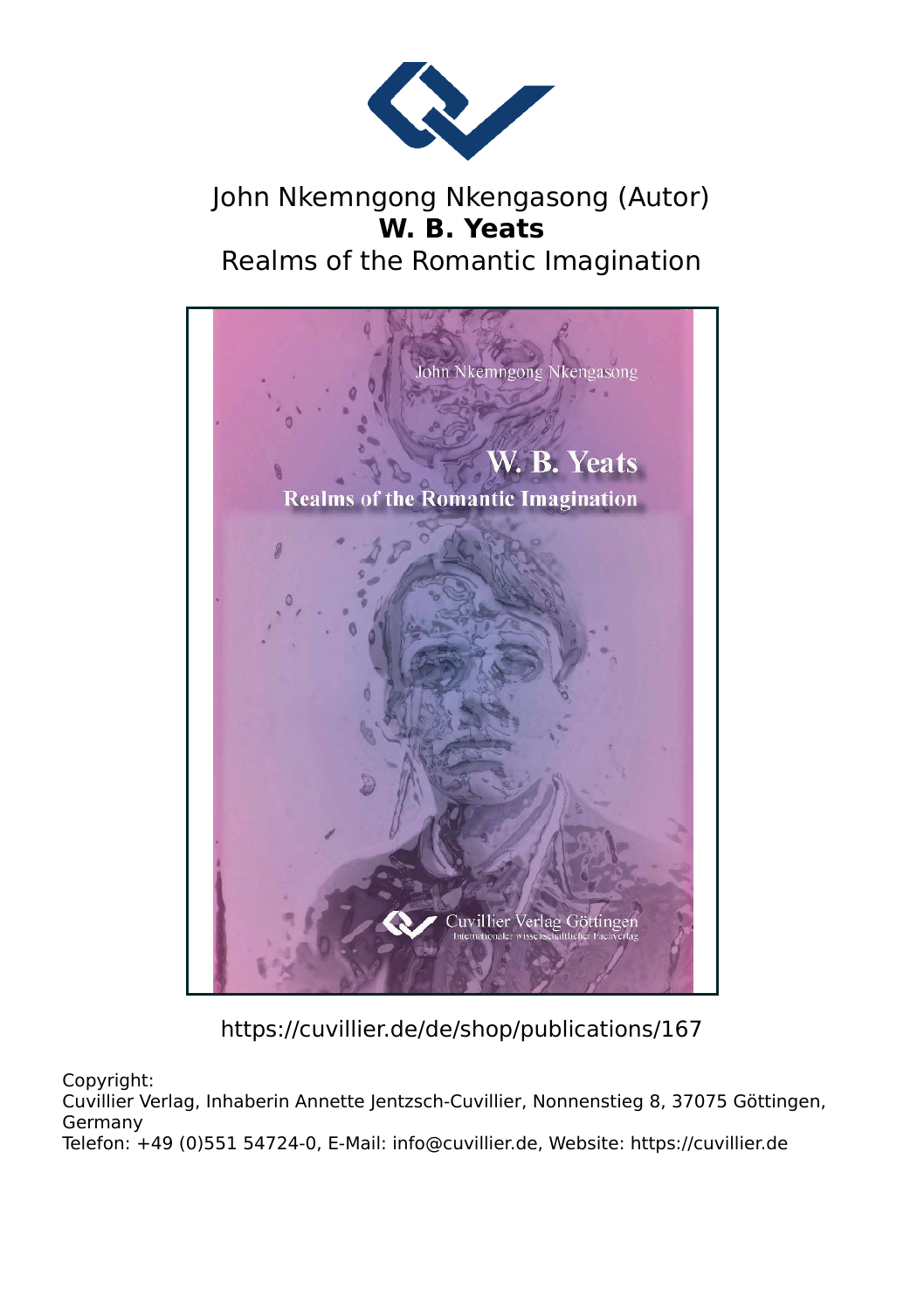## **Introduction**

**\_\_\_\_\_\_\_\_\_\_\_\_\_** 

Defining or developing a theory for Romanticism has been a constantly contentious issue in the history of literary criticism. In English Literature, debates have touched on the problems of periodization and the discrimination of Romantic poets with the aim of establishing common paradigms suited to the discussion of Romantic literature even with the more popular English Romantic poets like William Blake, William Wordsworth, S.T. Coleridge, P.B. Shelley, Lord Byron and John Keats.

Contemporary debates about Romanticism's character began with Réne Wellek's attack on Arthur O. Lovejoy's argument that there is a multiplicity of Romanticisms with distinct thoughtcomplexes. Wellek went on to formulate a theory of Romanticism which highlighted the "imagination for the view of poetry, nature for the view of the world, and symbol and myth for poetic style"  $(161)$ .<sup>1</sup> From 1948, Wellek's proposition became the hallmark for the discussion of Romantic poetry until Jerome McGann later dismissed it on grounds that Wellek paid more attention to the perspective of culture and society rather than to the poetic imagination, and further that his theory of Romanticism is inadequately categorized and the synthesis "too abstract and conceptual" (739). Although Morse Peckham attempts to reconcile the conflicting theoretical positions by synthesising the ideas of Lovejoy and Wellek through the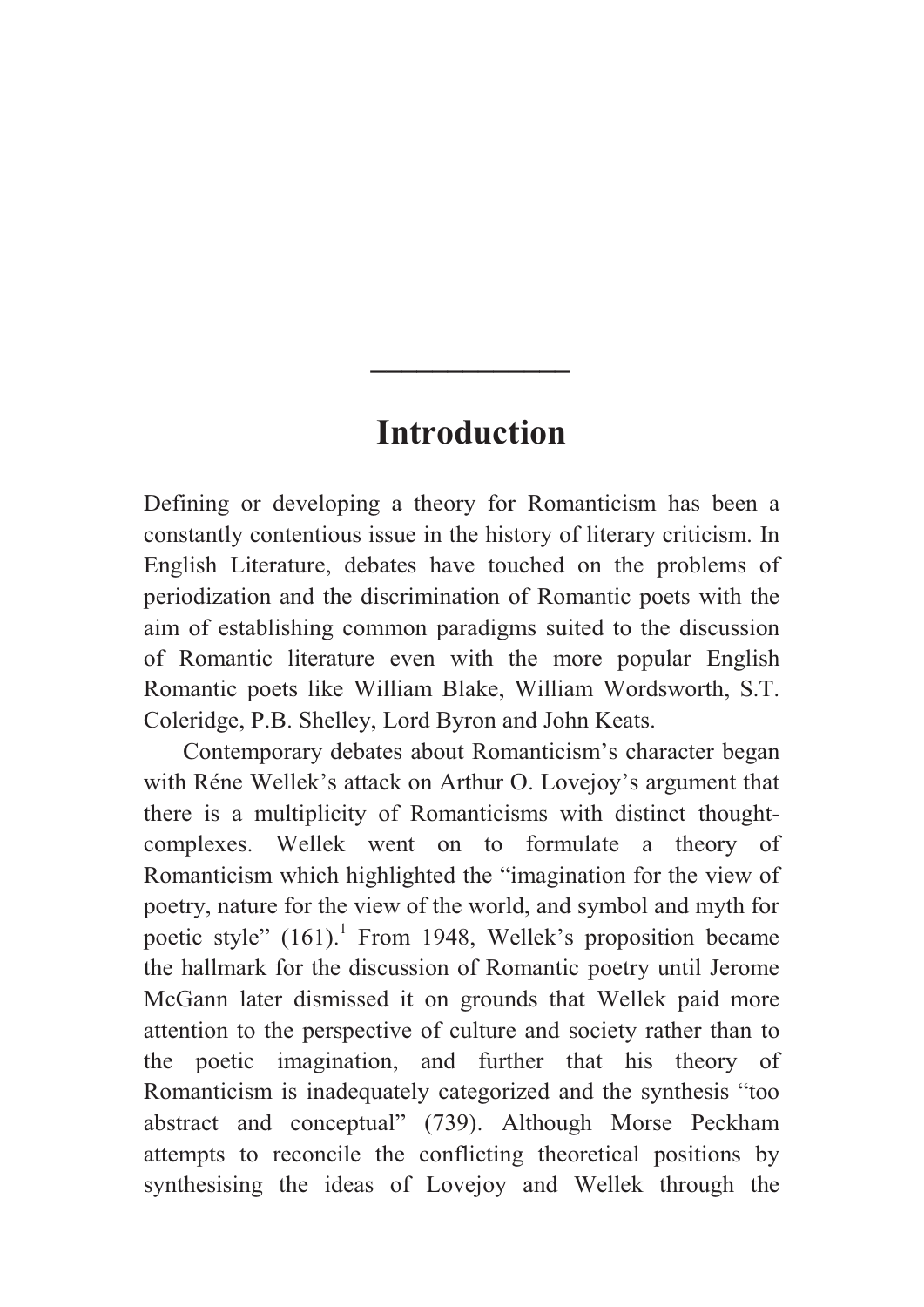introduction of the concepts of organicism, dynamism, and diversification (11), McGann further claims that Byron does not fit easily into Wellek's criteria for Romanticism and that he (Byron) cannot simply be removed from the historical phenomena. McGann however, traces important distinctions between different Romantic ideas of the imagination as expressed by Blake, Wordsworth, Shelley and Coleridge (738-739).

The issue is even more complicated when one attempts to apply Romantic phenomena to a poet like William Butler Yeats (1865-1939) who is better known as a modernist poet. The tendency most often is to limit Yeats's Romanticism to his early poetry and consider every other poem beginning from "A Coat" to be modern because he indulges in a highly esoteric, symbolic, experimental and philosophical poetic style which suits the taste of the modernist critic. Some prominent scholars on the Romantic imagination and the poetry of vision like G. Wilson Knight and Maurice Bowra go further to treat Yeats somehow iniquitously by categorically subjecting the definition of Romanticism to a historical context. These critics consider Yeats as some kind of a decadent Romantic poet despite the rich and insightful qualities of the Romantic imagination evident in his poetry. G. Wilson Knight, for example, has done elaborate studies on the poetry of vision in *The Starlit Dome,* dwelling exclusively on Wordsworth, Coleridge, Shelley and Keats. He hardly says anything about Yeats from whom he borrows the expression that forms the title of his book, an expression that is located in the core of not just the poet's second "Byzantium" poem but also in his overall experience as a Romantic poet: "A starlit or moonlit dome disdains/All that man is,/All mere complexities" (Yeats: *Collected Poems*, 280).

Furthermore, in a comprehensive analysis of the Romantic imagination, Maurice Bowra in *The Romantic Imagination*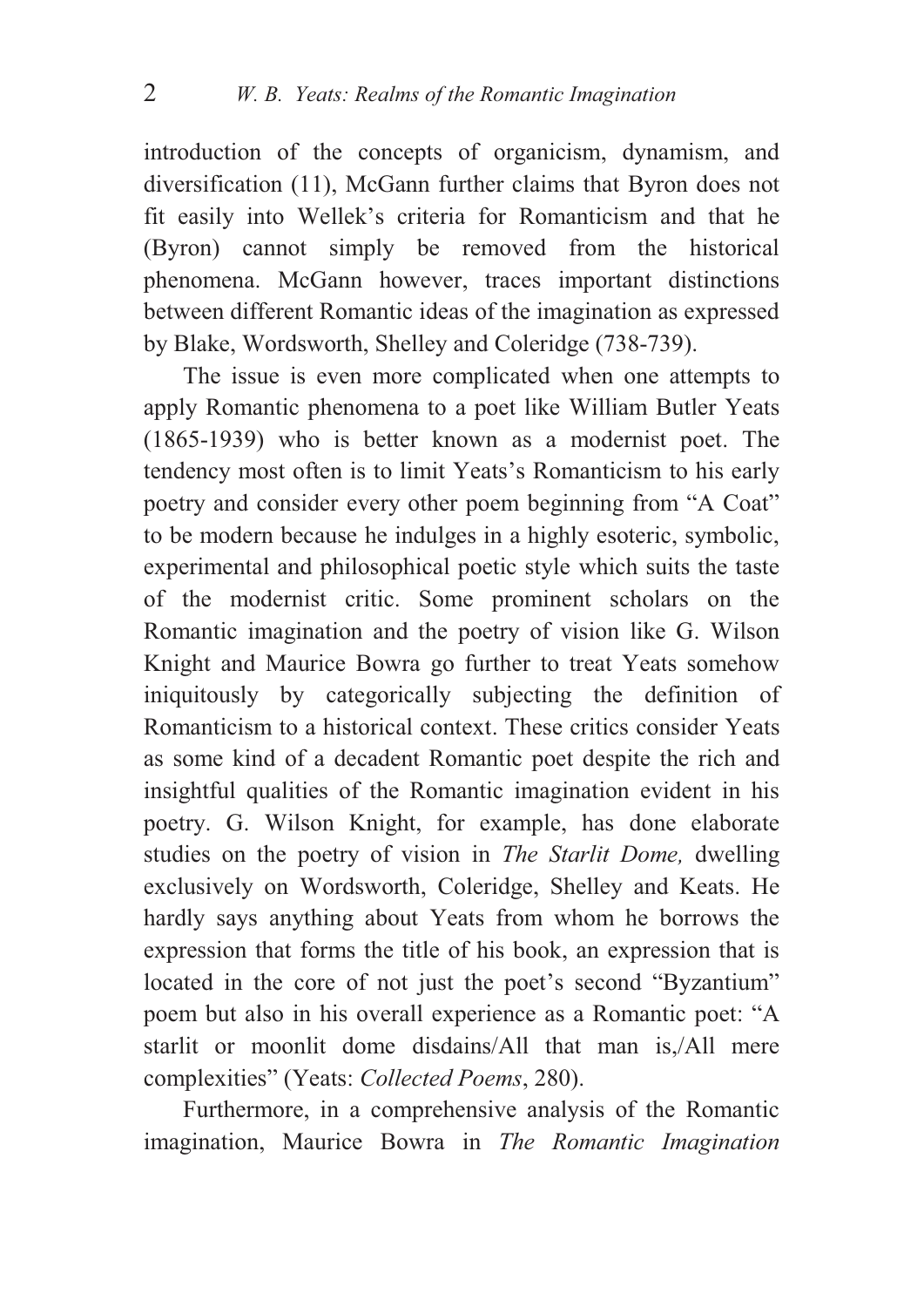## *Introduction* 3

concludes that, "Within this period and afterwards there were no other poets whose conception of the imagination was quite this and who though they may have much in common with the great five are not in agreement on the essential point…." The period mentioned above is definitely the Romantic period (1798-1832) and the "essential point" which Bowra states in a preceding discussion is that,

> …the five major poets – Blake, Wordsworth, Coleridge, Shelley, Keats, in spite of their differences agreed on the major point that the creative imagination is closely connected with a peculiar insight into the unseen order behind visible things…. (271)

Knight and Bowra seem to overlook the fact that although Yeats wrote mainly in the twentieth century, his poetry is invested with similarly rich and spiritually-profound values which urged and fashioned the imagination of the poets of the Romantic tradition. If "the peculiar insight into the unseen order behind visible things" becomes the paradigm for judging the Romantic poetry, then Yeats, more than any Romantic poet, fits appropriately within it. The persona in Yeats's poems demonstrates a wonderful ability to use the imagination to penetrate the "unseen order behind visible things" in search of ideal reality within the natural environment, in myth and visionary experiences.

George Bornstein is perhaps the critic who has most clearly brought out Yeats's full potential as a Romantic poet by effectively showing the strong link between Romanticism and modernism in his poetry. In his book, *Transformations of Romanticism in Yeats, Eliot and Stevens*, Bornstein underscores the "critical recognition" (Bornstein iv) of Romanticism's importance to modernism by examining pro-romantic Yeats and Stevens as well as anti-Romantic Eliot. He counters the subtle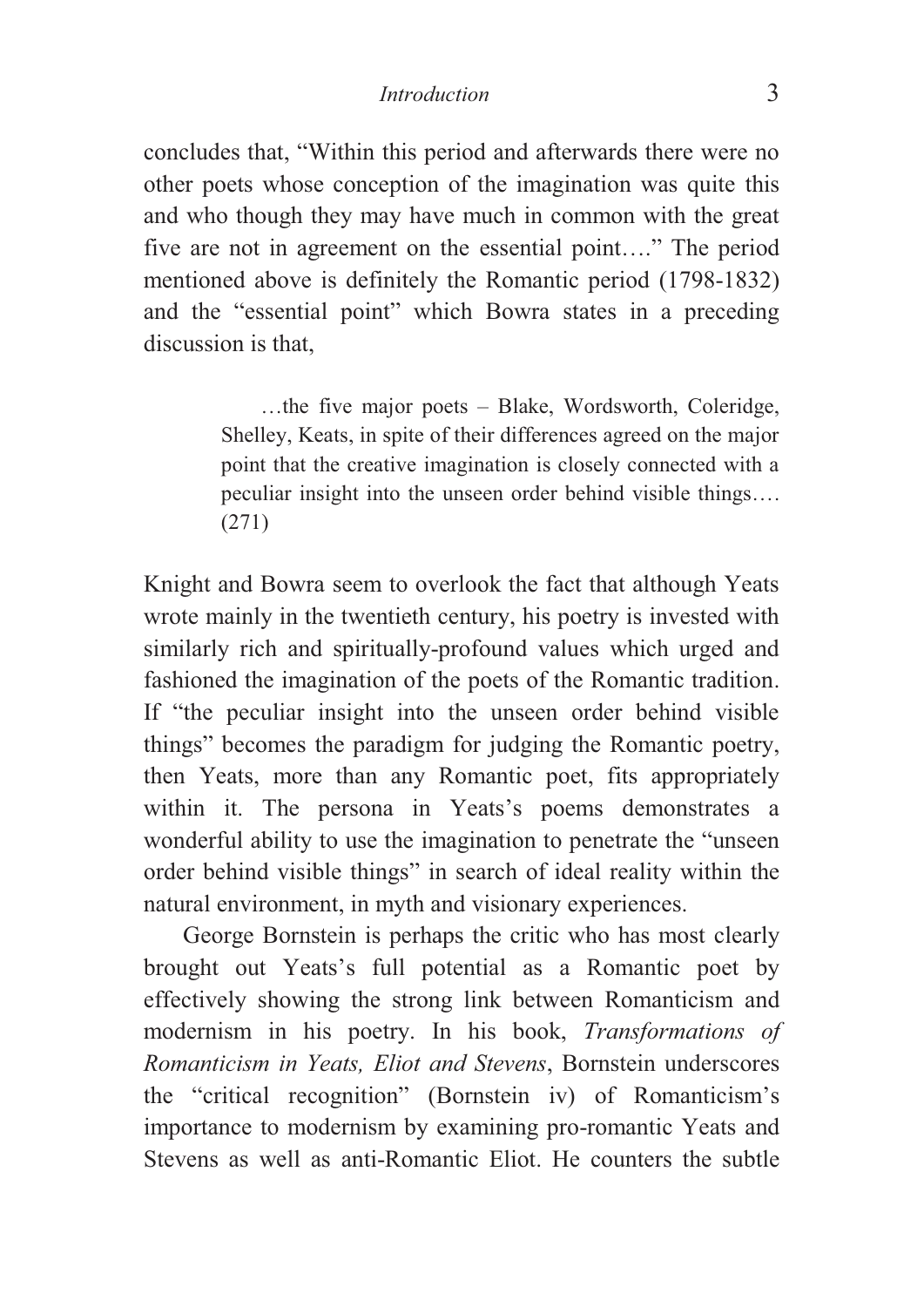objection to Romanticism's link with modernism by two principal critics, J. Hillis Miller in *Poets of Reality* and Monroe K. Spears in *Dionysus and the City: Modernism in Twentieth Century Poetry,* by arguing that modernism is a "development of and from Romanticism" stating further that "at its birth, modernism is often a transformation of Romanticism" (19). The extent to which one can separate Yeats's early Romantic poetry from his later modernist verse is therefore only in terms of the poet's revolutionary poetic techniques. But as Bornstein further states, "pro-Romantic Yeats and Stevens as well as anti-Romantic Eliot all used the Romantic schema to formulate their own poetic strategies and stances" (23).

Even with studies like Bornstein's, which tend to melt down the wax separating Romanticism from modernism and other literary movements, John Paul Riquelme is of the opinion that there is still "no critical census about Romanticism's character" (6). However, whatever directions the debates have taken, either considering Romanticism as a general characteristic of mind and art in all periods and cultures, or as an attribute of a specific historical period in the late eighteenth and early nineteenth centuries, it could be argued that in the core of Romantic poetry, is the imagination. This is possibly what Bornstein refers to as "mental action", stressing that "Chief among mental powers, whether as Lord (to Blake) or *primum inter pares* (to Wordsworth) is imagination" (8).

Based on Bowra's theoretical stance which emphasizes the prominence of the imagination in Romantic poetry, this book attempts to trace the submerged Romanticism in the poetry of W.B. Yeats and explore the complexities and ambiguities of his imagination and his changing consciousnesses within the traumatic experience of the early twentieth century Europe.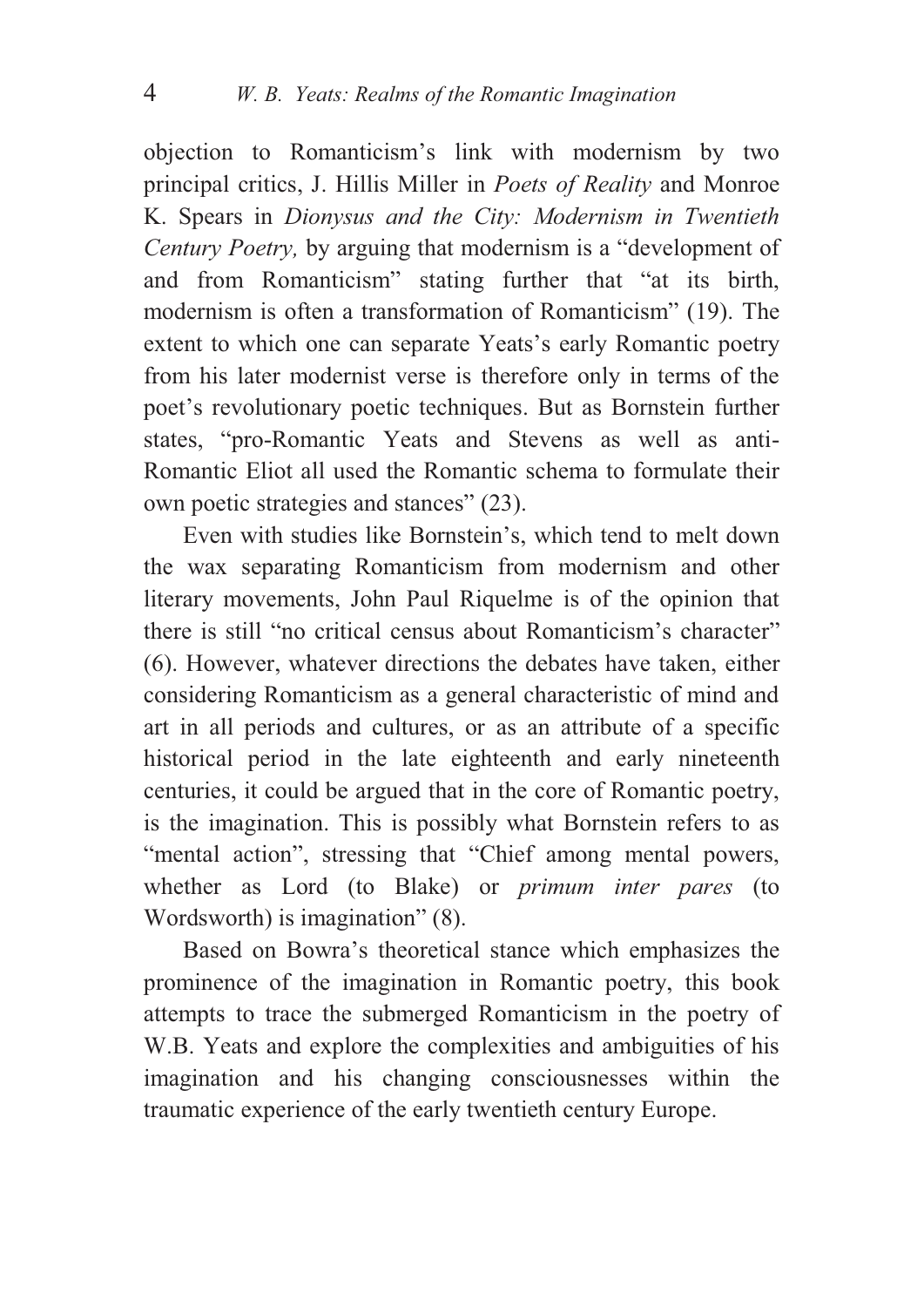It is generally understood that all poetry is the product of the imagination. However, theories on the Romantic imagination distinguish between the ordinary and the creative imagination which we can qualify further as the poetic and the philosophic imagination. The ordinary or poetic imagination refers to the use of figurative language to create poetry and the creative or philosophic imagination is the subject matter of the poems. The philosophic imagination employs the poetic image as a device for philosophical speculations about life and this is evident in the imagination's quest for esoteric values in a world beyond real experience, what Bowra, as already stated, describes as "a peculiar insight into the unseen order behind visible things". The interplay between the poetic and philosophic imagination therefore, culminates in what may be referred to as the Romantic imagination.

The pioneering emphasis on the importance of the imagination in Romantic poetry is Coleridge's. The Romantic imagination, as he explains, identifies the creative power with the imagination and considers it "the highest faculty of man" that "synthesizes raw materials into concrete images." He writes in *Biographia Literaria*:

> The IMAGINATION, then, I consider either as primary or secondary. The primary IMAGINATION I hold to be the prime agent of all human perception, and as a repetition of the finite mind of the eternal act of creation in the infinite I AM. The secondary I consider as an echo of the former, coexisting with the conscious will, yet as identical with the primary in the kind of its agency, and differing only in degree, and in the mode of its operation. (167)

By distinguishing between the "primary" and "secondary" imagination Coleridge carried his philosophic speculations upon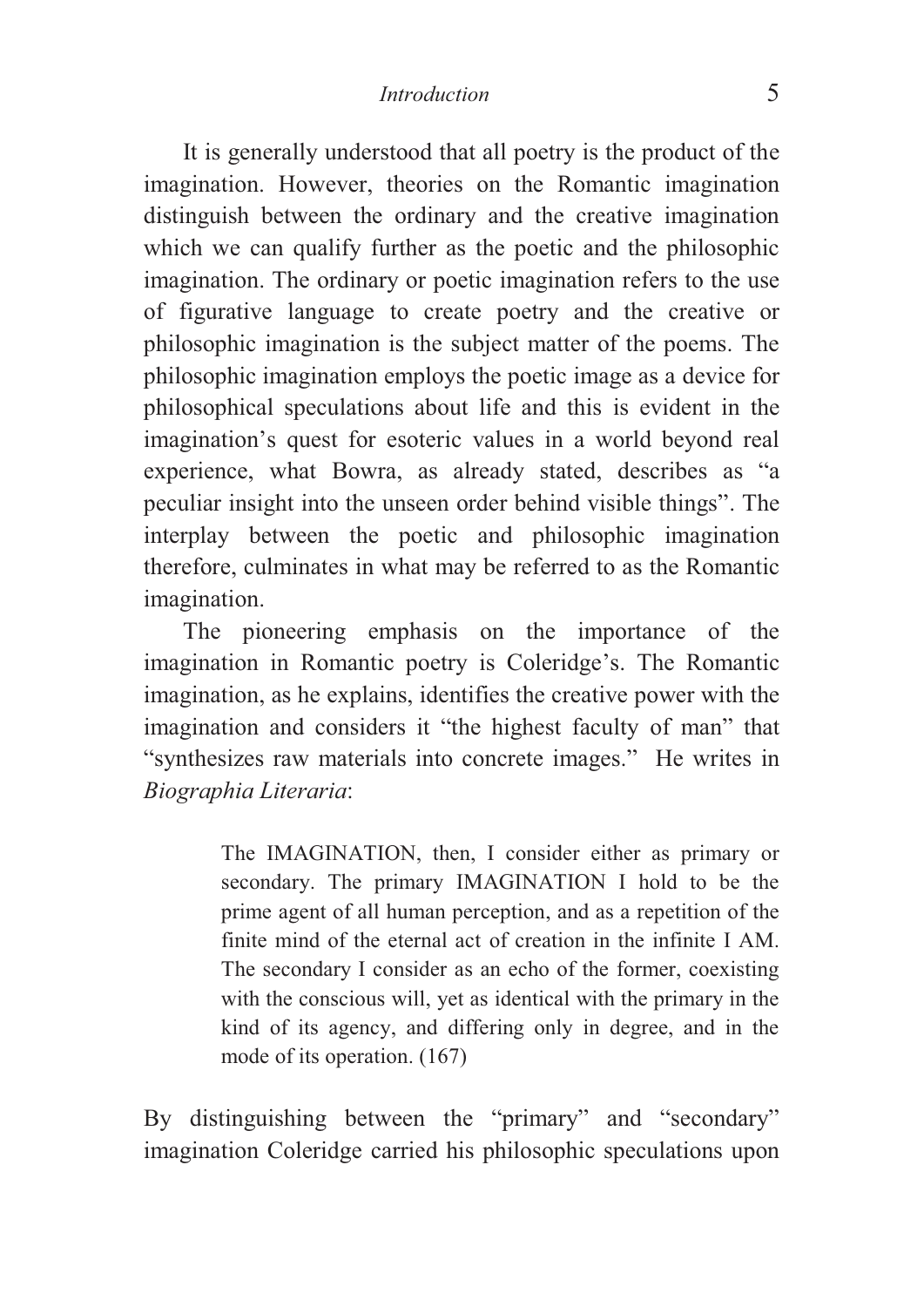imagination into the realm of transcendentalism. Since the imagination is the "prime agent of all human perception" and is involved in the eternal activity of creation, Coleridge therefore, likens it to God or some transcendental reality. Like other poets, Coleridge considers the imagination not only as an instrument for poetry but as its subject-matter, and he illustrates this by animating through poetry an otherwise lifeless and cold world of scientific and Christian ethics.

Many critics on the Romantic imagination often lay stress on the imagination as the principal device for art. For Wordsworth and Coleridge, the imagination remains the most important gift to poets because it enables them to re-enact the transcendental or even the godly. The imagination in their opinion enables man to come into contact with ultimate reality and to attain an understanding of the oneness of things. In other words, it is the very source of spiritual energy, which makes Romanticism, to use Marc Redfield's expression, to "remain a fundamentally ambiguous event in which we seem fated to participate as political and ethical beings" (100).

William Blake shares the same view with Coleridge and Wordsworth, but his perception of this faculty is apocalyptic. In other words, his idea of the imagination is more of an elaboration of Christian doctrines of Heaven and Hell. He does not attempt the creation of new supernatural values as Wordsworth or Coleridge does. Blake considers that the imagination is divine, the very source of spiritual energy:

> This world of the Imagination is the World of Eternity; it is the Divine bosom into which we shall all go after the death of the Vegetated body. This World of the Imagination is Infinite & Eternal, whereas the world of Generation, or Vegetation, is Finite & Temporal. (407)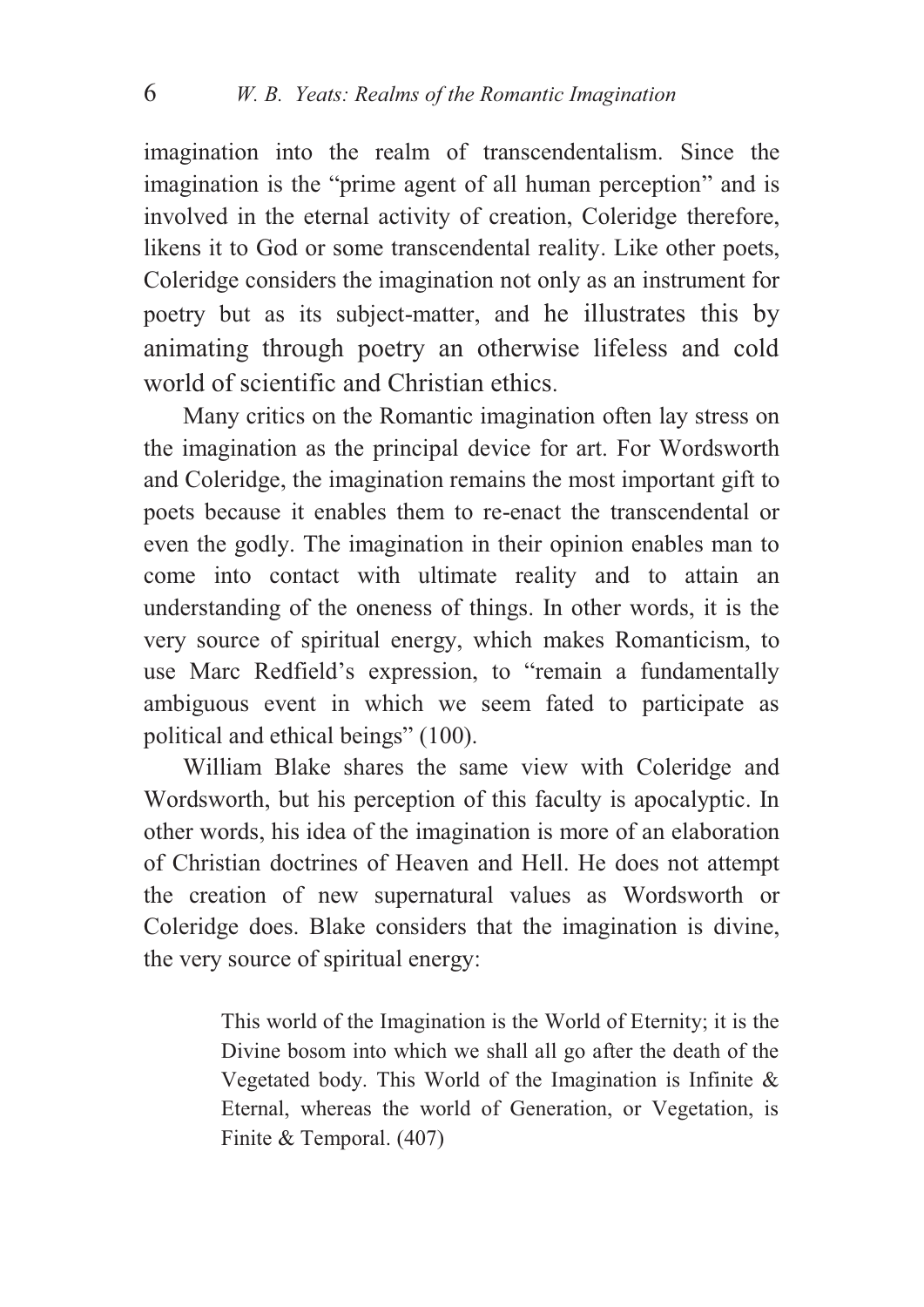Yeats evidently subscribes to this view of Blake and that of the other major Romantics who claim that the imagination is the only means by which one can attain transcendental reality. It is a faculty which takes one into a world which is infinite and eternal, the realm in which the beauty absent in the real world is possible. He, however, differs from the other Romantic poets in terms of approach. The six Romantic poets approach the imagination from a doctrinal point of view, preaching more often about the existence of such a faculty, and the fact that it links man with the ultimate reality. But they do not state clearly enough what forces or conditions compel or inspire a poet to acquire it. This seems to suggest that the imagination is an instrument, or an activity with which one can voluntarily engage to attain the realm of a higher consciousness where all is divine and eternal and attainable through the awareness of its existence.

For Yeats, however, the imagination is a state in which one involuntarily finds oneself. Unhappy with the flaws of social conventions and the artificiality of moral doctrines and philosophy of the late nineteenth and early twentieth centuries, the persona in Yeats's poems searches for an ideal and a more permanent reality from one realm of the imagination to the other. Therefore, the imagination to Yeats becomes a means of emancipating oneself from any form of life that is traumatising and frustrating. It is possible then, to view his experimentation in poetic forms and techniques especially in his later poetry as the hallmark of modernism necessitated by the imagination's quest for the reality that lies beyond ordinary human understanding. This would in fact not make him a repudiator of Romanticism, but sometimes unconsciously, a belated follower of Romantic traditions.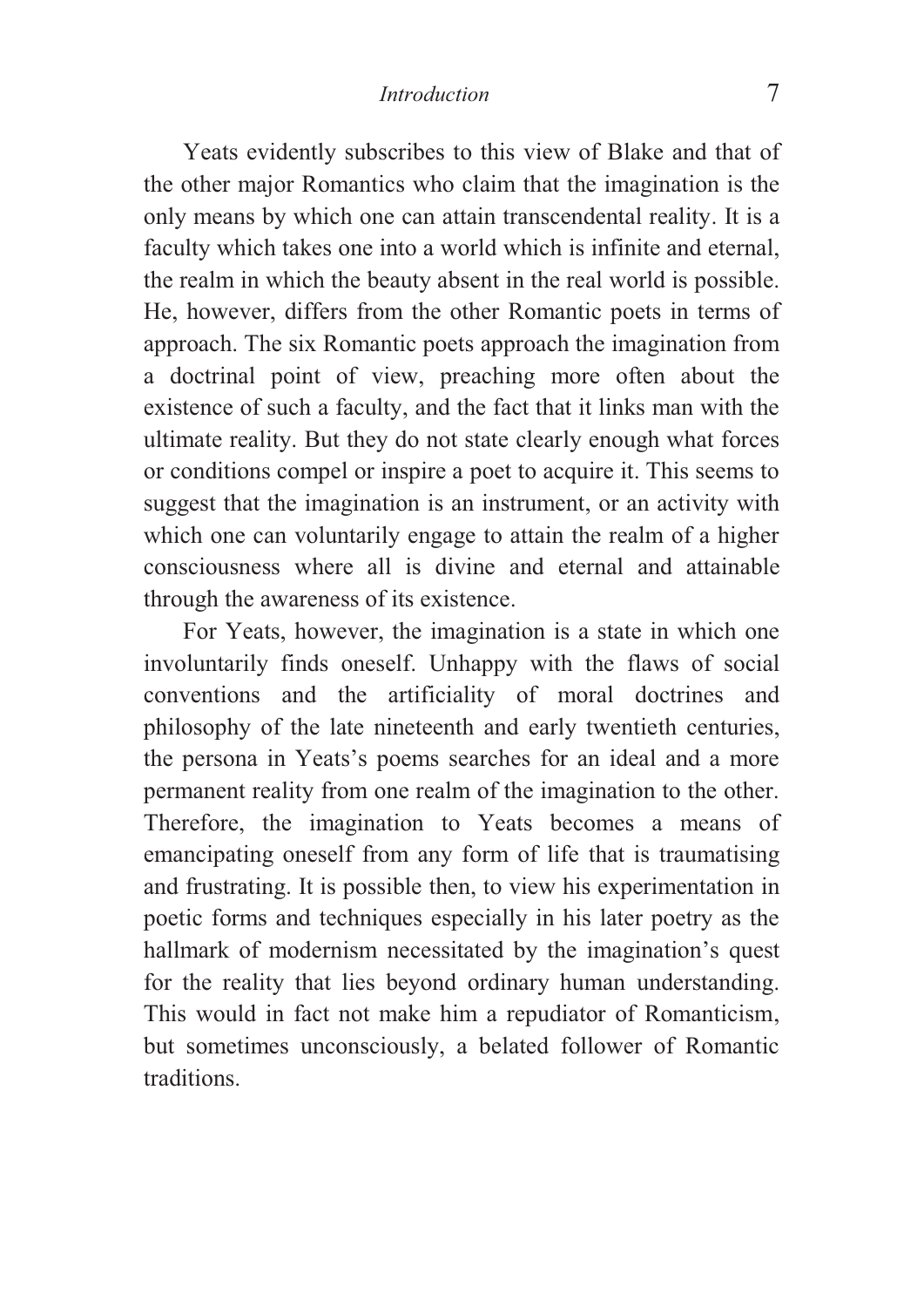Yeats's poetry illustrates that his indulgence in the imagination by which he creates and fashions new worlds where ideal reality is possible was imposed on him by increasing complexity, tensions, and frustrations during his lifetime. The world in which he lived was getting increasingly uglier. The drama of political struggle which plunged man into the catastrophic First World War, the horrors and conflicts which were fiercely alive in the Ireland of his day and his despair concerning his unfulfilled love for Maud Gonne, the woman to whom he gave his soul and "loved in misery", were among the factors that spurred the poet to explore the recesses of his imagination in search of greater values than the actual world could provide. Besides, developments in the field of philosophy were disturbing. Writers also concentrated more and more on psychological rather than surface realism. These tendencies therefore, called for an orientation toward something that could inspire poets to create meaning out of the emptiness of the supposed modern civilization, since Christianity which was the religion of the civilised West, in the opinion of Harry Blamires, was increasingly seen as unable to fulfil this role (5).

Yeats's Romanticism as well as his modernist experimentation therefore, can be read as unconscious or semiconscious attempts to penetrate the psyche as well as the metaphysical with the imagination in order to provide answers to the essential question which has always been at the centre of humanity's dilemma: Towards what direction can humanity seek salvation in the face of impending despair, trauma, helplessness and decline? Yeats, like most poets in the first half of the twentieth century, wrestled with the imagination to provide answers to this question. This explains why much of his poetry reflects a world different from the ordinary one. The poet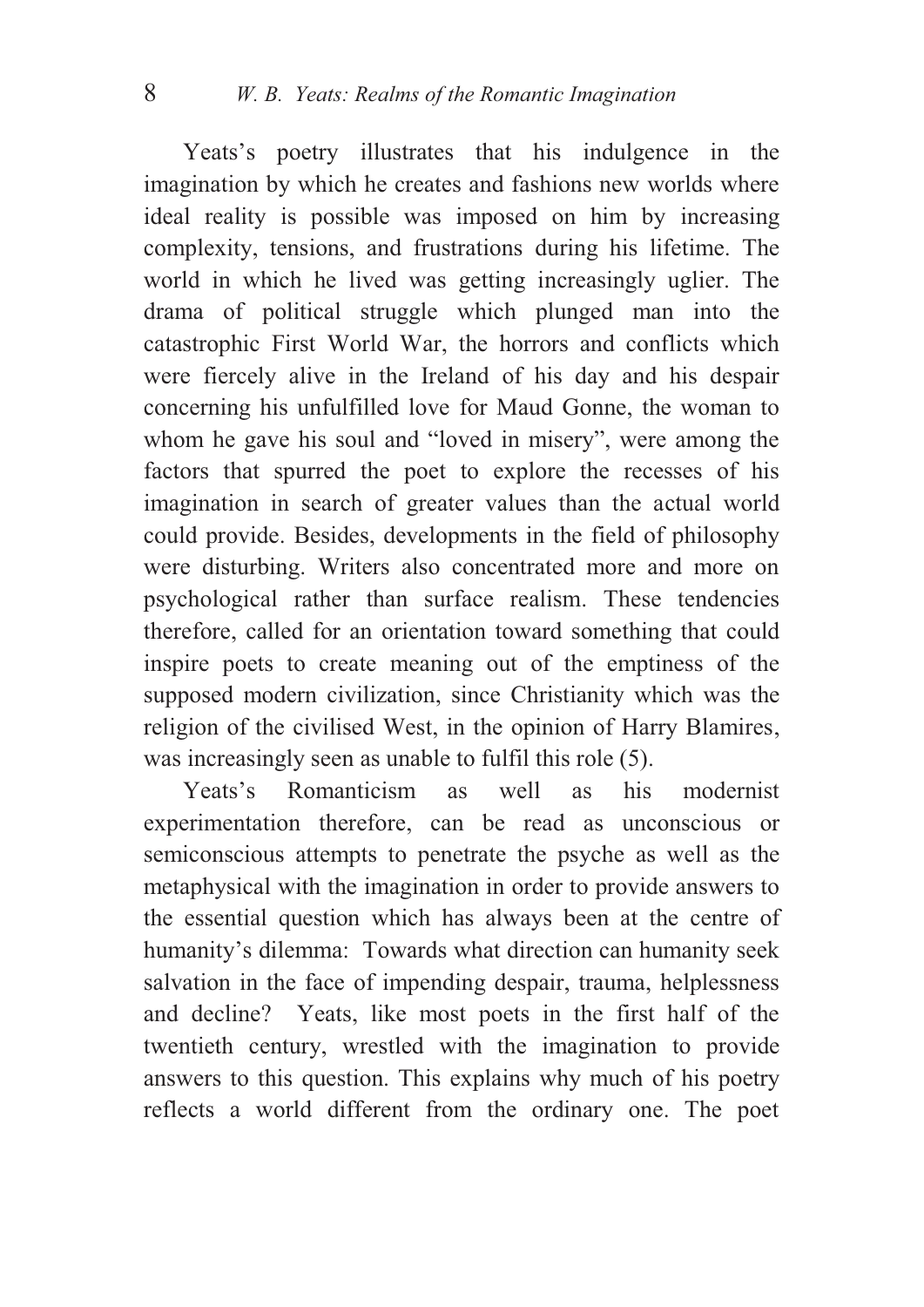explains this tendency within himself in a letter to a friend, Katharine Tynan $^2$ :

> I have noticed something about my poetry…that it is all a flight into the faeryland from the real world; and a summons to that flight. The chorus of "The Stolen Child" sums it up – that it is not poetry of insight and knowledge but of longing and complaint. (Yeats: *Letters to Katharine Tynan,* 47)

In his early as well as his later poetry, the poet reveals an absurd human experience characterized by "the times bitter floods", with "love's bitter mystery" and with anarchy "loosed upon the world". Faced with the adversity of corporal experience, the persona in Yeats's poems struggles to liberate himself by dreaming of more ideal worlds where "peace comes dropping slow", where "lies eternity" and where the "mystical brotherhood…work out their will". But could Yeats escape the realities of the modern world entirely through his imagination? What motivated him to write poetry which is all "a flight into the faeryland?" There is substantial evidence in Yeats's poems to suggest that as a result of the traumatic experiences of the early twentieth century, the poet was in search of a spiritual order through which he could attain ideal reality. Equipped with the poetic imagination, the poet gets into contact with the "unseen order behind visible things", that transcendental reality in the "moonlit or starlit dome" of Byzantium, what Blake has called "Jerusalem" (187) and Keats "Elysium".

Yeats's imagination essentially occupies four realms which are coherently linked to one another. The four realms – reality, Nature, myth and vision – form the basic structure of this book. The first chapter examines the poet's perception and imagistic projection of reality. This is the first realm of Yeats's imagination which is characterized by the tensions and frustrations of